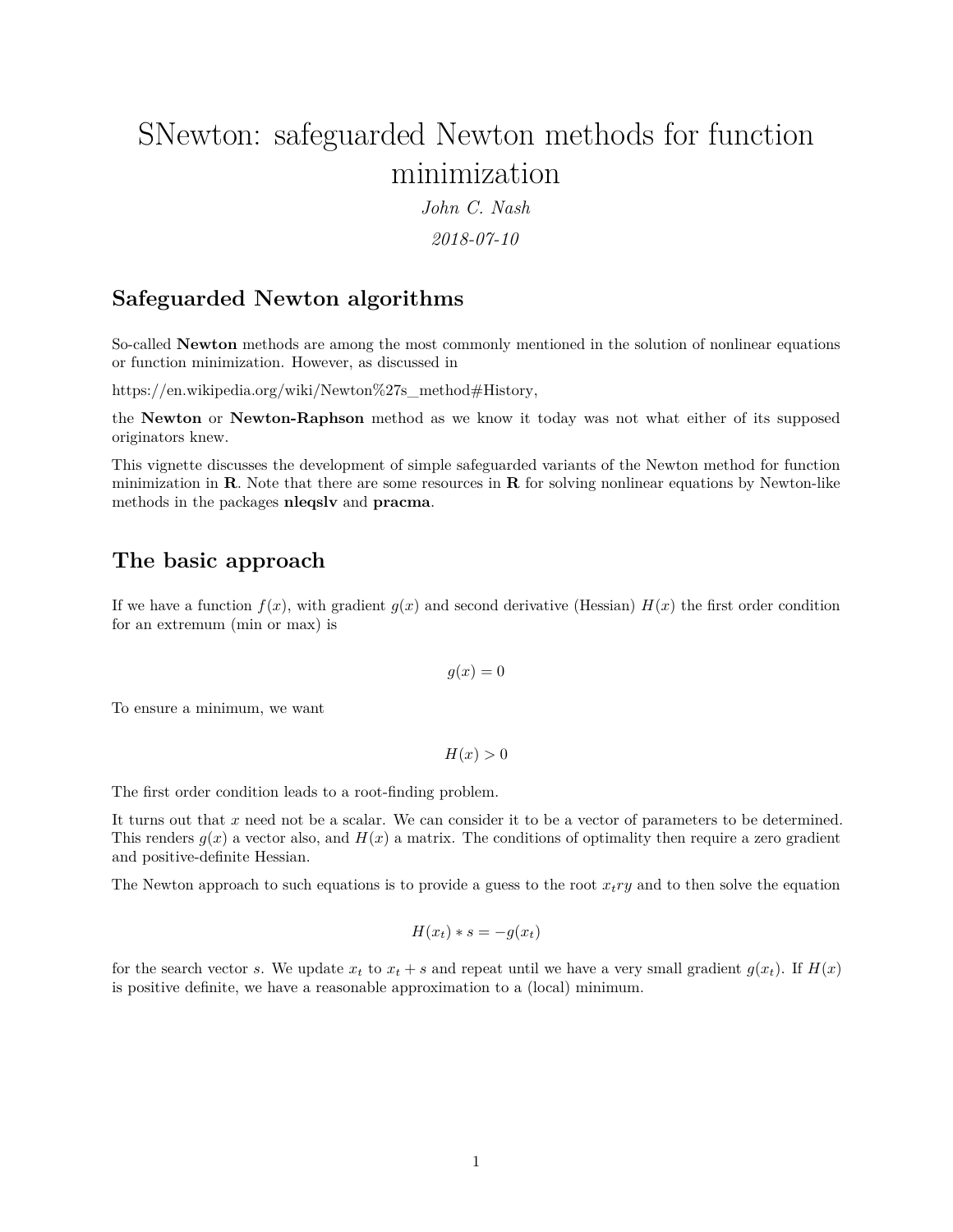## **Motivations**

A particular interest in Newton-like methods its theoretical quadratic convergence. See [https://en.wikipedia.](https://en.wikipedia.org/wiki/Newton%27s_method) org/wiki/Newton%27s method. That is, the method will converge in one step for a quadratic function  $f(x)$ , and for "reasonable" functions will converge very rapidly. There are, however, a number of conditions, and practical programs need to include safequards against mis-steps in the iterations.

The principal issues concern the possibility that  $H(x)$  may not be positive definite, at least in some parts of the domain, and that the curvature may be such that a unit step  $x_t + s$  does not reduce the function  $f$ . We therefore get a number of possible variants of the method when different possible safeguards are applied.

# **Algorithm possibilities**

There are many choices we can make in building a practical code to implement the ideas above. In tandem with the two main issues expressed above, we will consider

• the modification of the solution of the main equation

$$
H(x_t) * s = -g(x_t)
$$

so that a reasonable search vector *s* is always generated by avoiding Hessian matrices that are not positive definite.

• the selection of a new set of parameters  $x_n e w = x_t + step * s$  so that the function value  $f(x_n e w)$  is less than  $f(x_t)$ .

The second choice above could be made slightly more stringent so that the Armijo condition of sufficientdecrease is met. Adding a curvature requirement gives the Wolfe condisions. See [https://en.wikipedia.org/](https://en.wikipedia.org/wiki/Wolfe_conditions) wiki/Wolfe conditions. The Armijo requirement is generally written

$$
f(x_t + step * s) < f(x_t) + c * step * g(x_t)^T * s
$$

where c is some number less than 1. Typically  $c = 1e - 4 = 0.0001$ . Note that the product of gradient times search vector is negative for any reasonable situation, since we are trying to go "downhill".

As a result of the ideas in this section, the code snewton() uses a solution of the Newton equations with the Hessian provided (if this is possible, else we stop), along with a backtracking line search. The code snewtonm uses a Marquardt stabilization of the Hessian to create

$$
Haug = H + 1n * lambda
$$

That is, we add *lambda* times the unit matrix to *H*. Then we try the set of parameters found by adding the solution of the Newton equations with *Haug* in place of *H* to the current "best" set of parameters. If this new set of parameters has a higher function value than the "best" so far, we increase *lambda* and try again. Note that we do not need to re-evaluate the gradient or Hessian to do this. Moreover, for some value of *lambda*, the step is clearly down the gradient (i.e., steepest descents) or we have converged and no progress is possible. This leads to a very compact and elegant code, which we name snewtonm() for Safeguarded Newton-Marquardt method. It is reliable, but may be less efficient than using the un-modified Hessian.

### **A choice to compute the search vector**

The primary concern in solving for *s* is that the Hessian may not be positive definite. This means that we cannot apply fast and stable methods like the Cholesky decomposition to the matrix. At the time of writing, we use the following approach: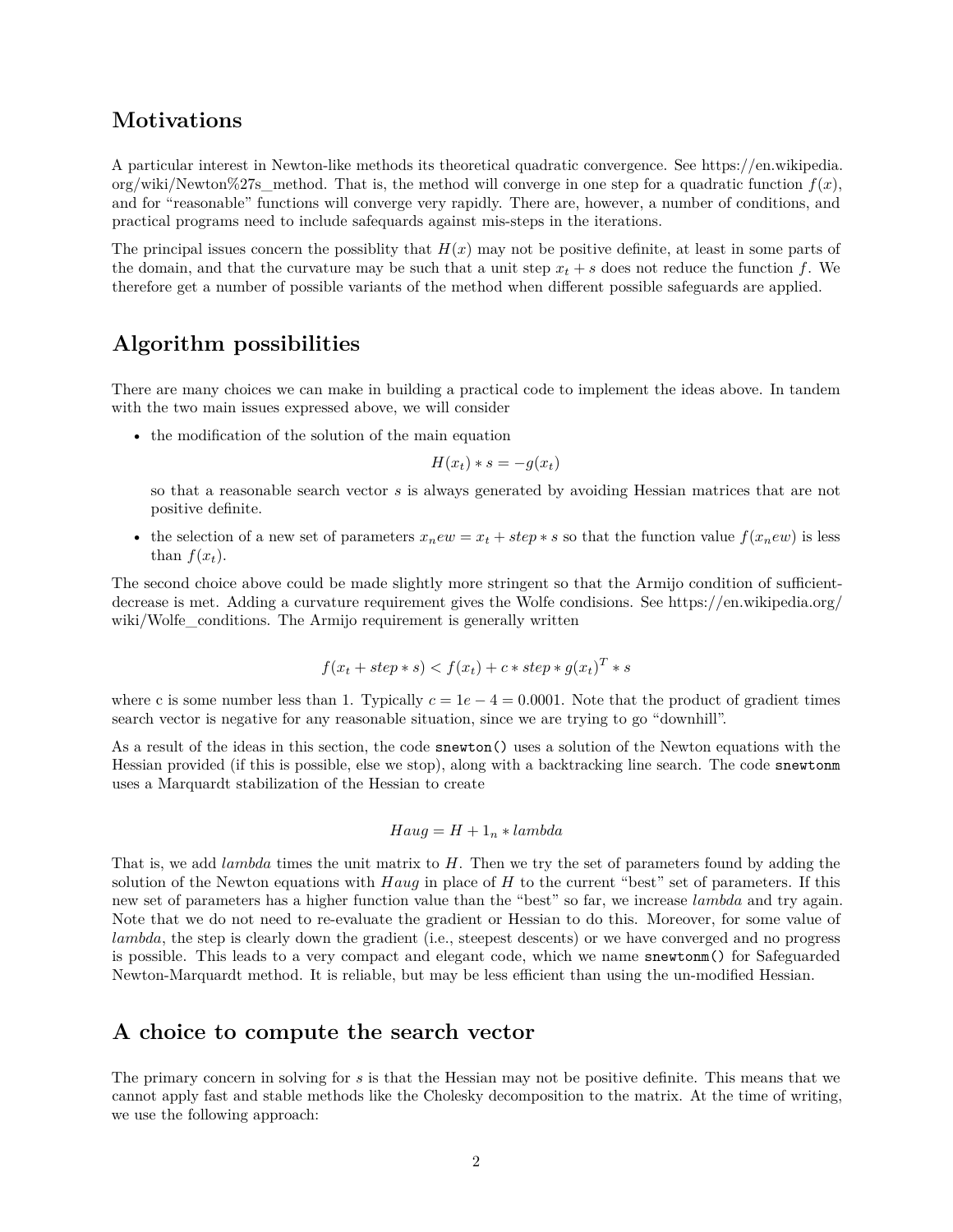• We attempt to solve

$$
H(x_t) * s = -g(x_t)
$$

with **R** directly, and rely on internal checks to catch any cases where the solution fails. We then use  $\text{try}()$ to stop the program in this case.

## **Choosing the step size**

The traditional Newton approach is that the stepsize is taken to be 1. In practice, this can sometimes mean that the function value is not reduced. As an alternative, we can use a simple backtrack search. We start with *step* = 1 (actually the program allows for the element defstep of the control list to be set to a value other than 1). If the Armijo condition is not met, we replace *step* with  $\frac{1}{2}r^*$  step  $\frac{1}{2}$  where r is less than 1. Here we suggest control \$stepdec = 0.2. We repeat until  $x_t$  satisfies the Armijo condition or  $x_t$  is essentially unchanged by the step.

Here "essentially unchanged" is determined by a test using an offset value, that is, the test

```
(x_t + \text{offset}) == (x_t + \text{step} * d + \text{offset})
```
where *d* is the search direction. control\$offset = 100 is used. We could also, and almost equivalently, use the **R** identical function.

This approach has been coded into the snewton() function.

## **Examples**

These examples are coded as a test to the interim package **snewton**, but as at 2018-7-10 are part of the optimx package. We call these below mostly via the optimr() function to allow compact output to be used, but please note that some count information on the number of hessian evaluations and "iterations" (which generally is an algorithm-specific measure) is not then returned.

#### **A simple example**

The following example is trivial, in that the Hessian is a constant matrix, and we achieve convergence immediately.

```
x0<-c(1,2,3,4)
fnt <- function(x, fscale=10){
  yy <- length(x):1
  val <- sum((yy*x)^2)*fscale
}
grt <- function(x, fscale=10){
  nn <- length(x)
  yy <- nn:1
  # gg <- rep(NA,nn)
  gg <- 2*(yy^2)*x*fscale
  gg
}
hesst <- function(x, fscale=10){
```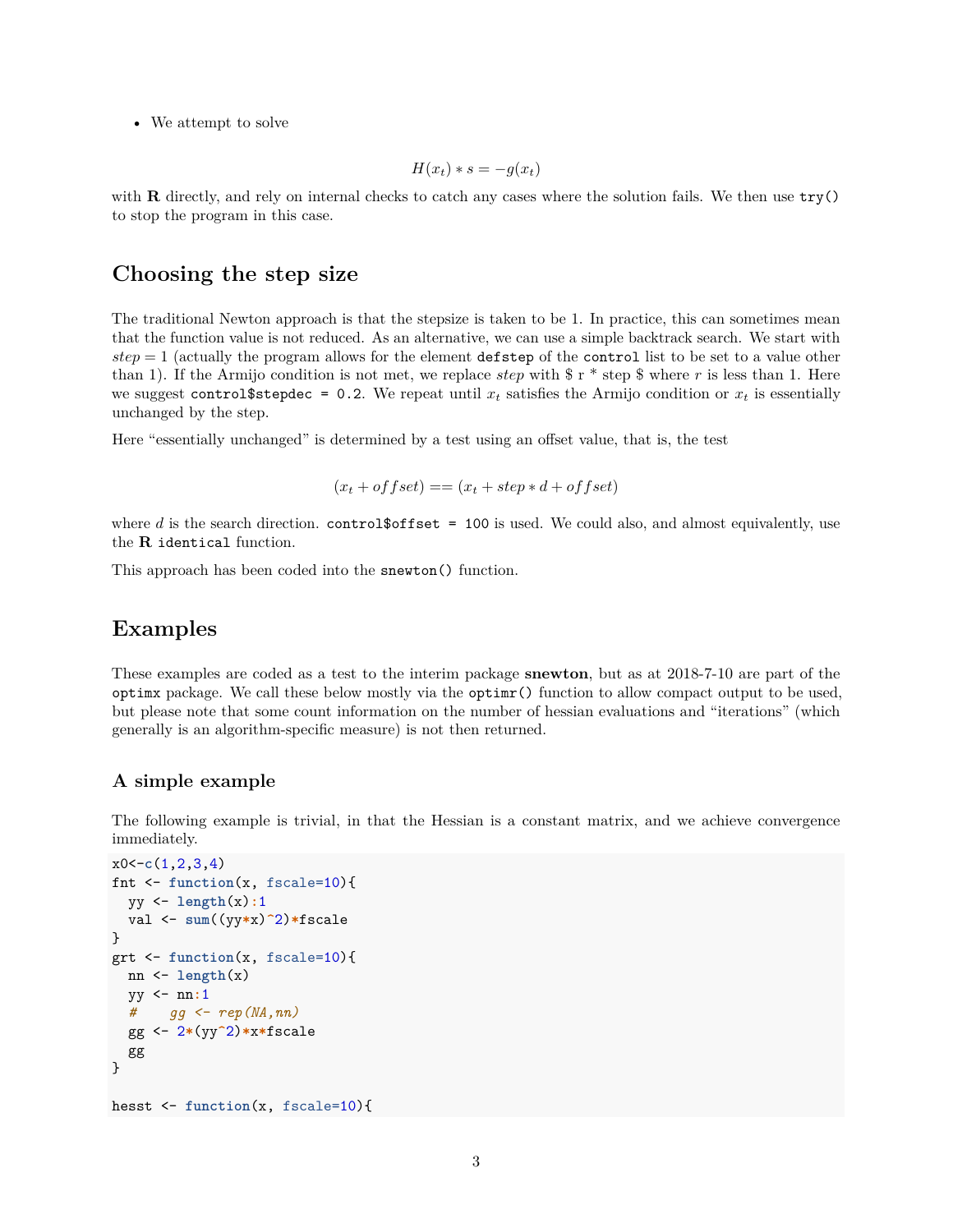```
nn \leftarrow length(x)yy \le -nn:1hh \leftarrow diag(2*yy^2*fscale)
 hh
\mathcal{L}require(optimx)
## Loading required package: optimx
t1 <- snewton(x0, fnt, grt, hesst, control=list(trace=0), fscale=3.0)
print(t1)## $par
## [1] 0 0 0 0
##
## $value
## [1] 0
#### $grad
## [1] 0 0 0 0
#### $Hess
## [,1] [,2] [,3] [,4]
## [1,] 96 0 0
                            \overline{0}\## [2,] 0 54
                            \circ\overline{0}## [3,]\overline{0}0\qquad 24\overline{0}## [4,]\overline{0}\overline{0}0 \t 6\# \### $counts
## $counts$niter
## [1] 2
##
## $counts$nfn
## [1] 2
#### $counts$ngr
## [1] 2##
## $counts$nhess
## [1] 1###### $convcode
## [1] 0
\# \### $message
## [1] "Small gradient norm"
# we can also use nlm and nlminb
fght \leftarrow function(x, fscale=10){
 ## combine f, g and h into single function for nlm
     \int f \left( -fnt(x, fscale) \right)gg \leftarrow grt(x, fscale)hh <- hesst(x, fscale)
```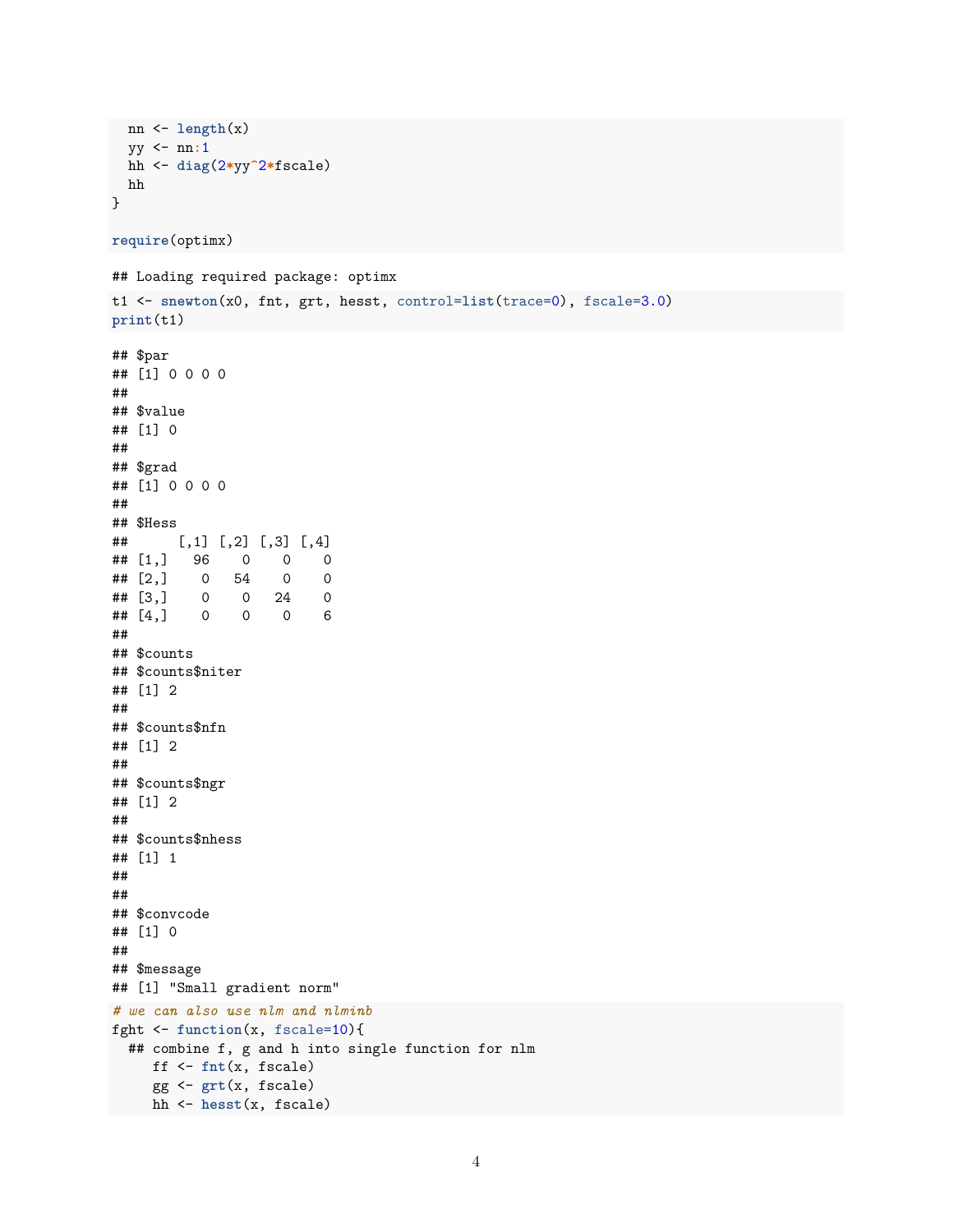```
attr(ff, "gradient") <- gg
    attr(ff, "hessian") <- hh
    ff
}
t1nlm <- nlm(fght, x0, fscale=3.0, hessian=TRUE, print.level=0)
print(t1nlm)
## $minimum
## [1] 1.232595e-29
##
## $estimate
## [1] 0.000000e+00 2.220446e-16 4.440892e-16 0.000000e+00
##
## $gradient
## [1] 0.000000e+00 3.996803e-14 3.552714e-14 0.000000e+00
##
## $hessian
## [ ,1] [ ,2] [ ,3] [ ,4]## [1,] 3.200000e+02 0 0 4.235165e-14
## [2,] 0.000000e+00 180 0 0.000000e+00
## [3,] 0.000000e+00 0 80 0.000000e+00
## [4,] 4.235165e-14 0 0 2.000000e+01
##
## $code
## [1] 1
##
## $iterations
## [1] 1
## BUT ... it looks like nlminb is NOT using a true Newton-type method
t1nlminb <- nlminb(x0, fnt, gradient=grt, hessian=hesst, fscale=3.0,
                  control=list(trace=0))
print(t1nlminb)
## $par
## [1] -4.043175e-174 0.000000e+00 -3.234540e-173 -1.293816e-172
##
## $objective
## [1] 0
##
## $convergence
## [1] 0
##
## $iterations
## [1] 13
##
## $evaluations
## function gradient
## 15 13
##
## $message
## [1] "relative convergence (4)"
```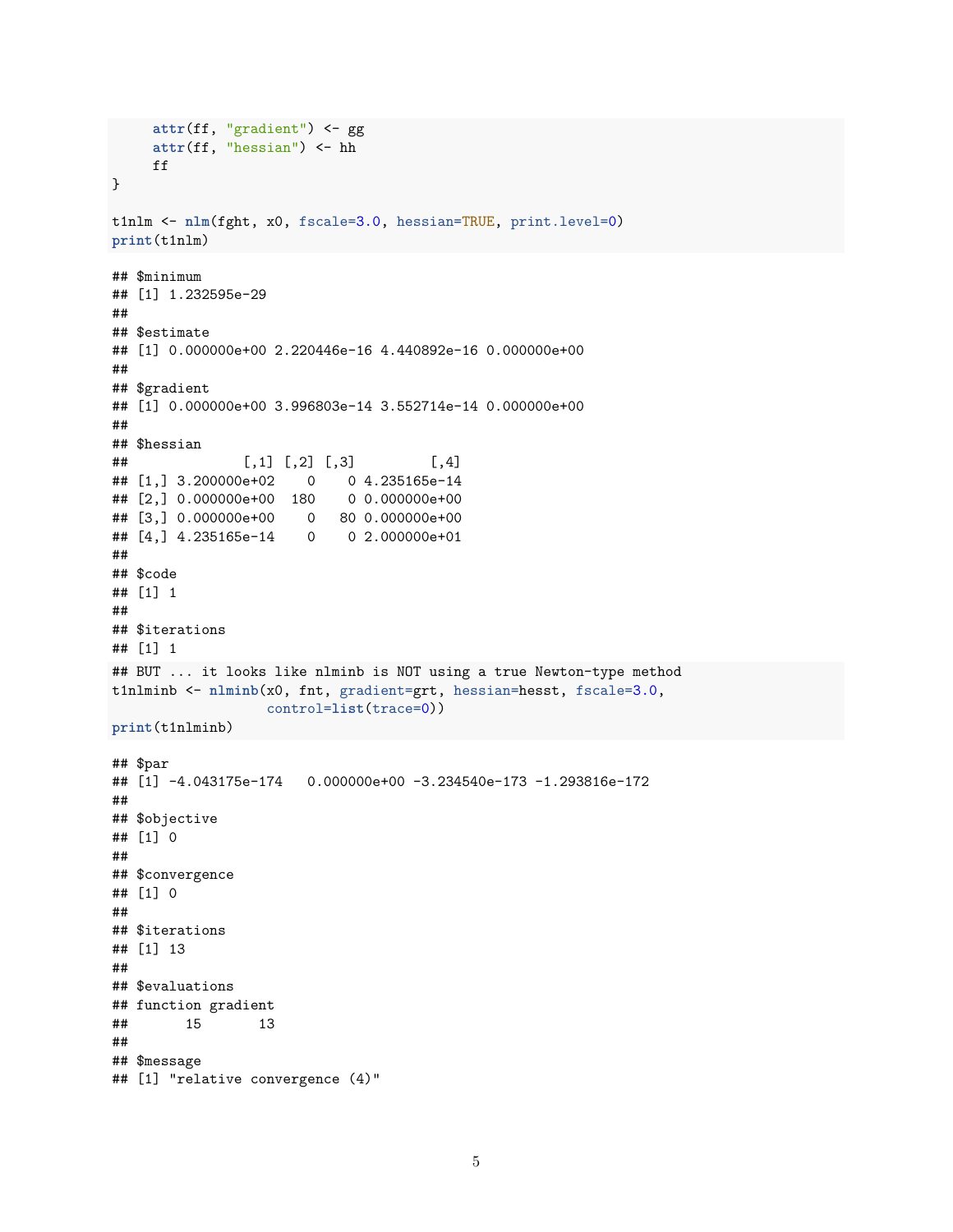```
# and call them from optimx (i.e., test this gives same results)
t1so <- optimr(x0, fnt, grt, hess=hesst, method="snewton", fscale=3.0,
                control=list(trace=0))
proptimr(t1so)
## Result t1so proposes optimum function value = 0 at parameters
## [1] 0 0 0 0
## After 2 fn evals, and 2 gr evals
## Termination code is 0 : Small gradient norm
## ---------------------------------------
t1nlmo <- optimr(x0, fnt, grt, hess=hesst, method="nlm", fscale=3.0,
                 control=list(trace=0))
proptimr(t1nlmo)
## Result t1nlmo proposes optimum function value = 1.232595e-29 at parameters
## [1] 0.000000e+00 2.220446e-16 4.440892e-16 0.000000e+00
## After NA fn evals, and 1 gr evals
## Termination code is 0 : nlm: Convergence indicator (code) = 1
## ---------------------------------------
tst <- try(t1nlminbo <- optimr(x0, fnt, grt, hess=hesst, method="nlminb",
                              fscale=3.0, control=list(trace=0)))
if (class(tst) == "try-error"){
    cat("try-error on attempt to run nlminb in optimr()\n")
} else { proptimr(t1nlminbo) }
## Result t1nlminbo proposes optimum function value = 0 at parameters
## [1] -4.043175e-174 0.000000e+00 -3.234540e-173 -1.293816e-172
## After 15 fn evals, and 13 gr evals
## Termination code is 0 : relative convergence (4)
```
## ---------------------------------------

From the number of function and gradient evaluations, it appears  $nlmin(b)$  is not using the Hessian information. Note that the snewton() and snewtonm() functions return count information for iterations and hessian evaluations, but these are not part of the standard optim() (and thus optimr()) result objects.

### **The Rosenbrock function**

```
require(optimx)
#Rosenbrock banana valley function
f \leftarrow function(x)return(100*(x[2] - x[1]*x[1])^2 + (1-x[1])^2)}
#gradient
gr <- function(x){
return(c(-400*x[1]*(x[2] - x[1]*x[1]) - 2*(1-x[1]), 200*(x[2] - x[1]*x[1])))
}
#Hessian
h \leftarrow function(x) {
a11 <- 2 - 400*x[2] + 1200*x[1]*x[1]; a21 <- -400*x[1]
return(matrix(c(a11, a21, a21, 200), 2, 2))
}
x0 \leftarrow c(-1.2, 1)
```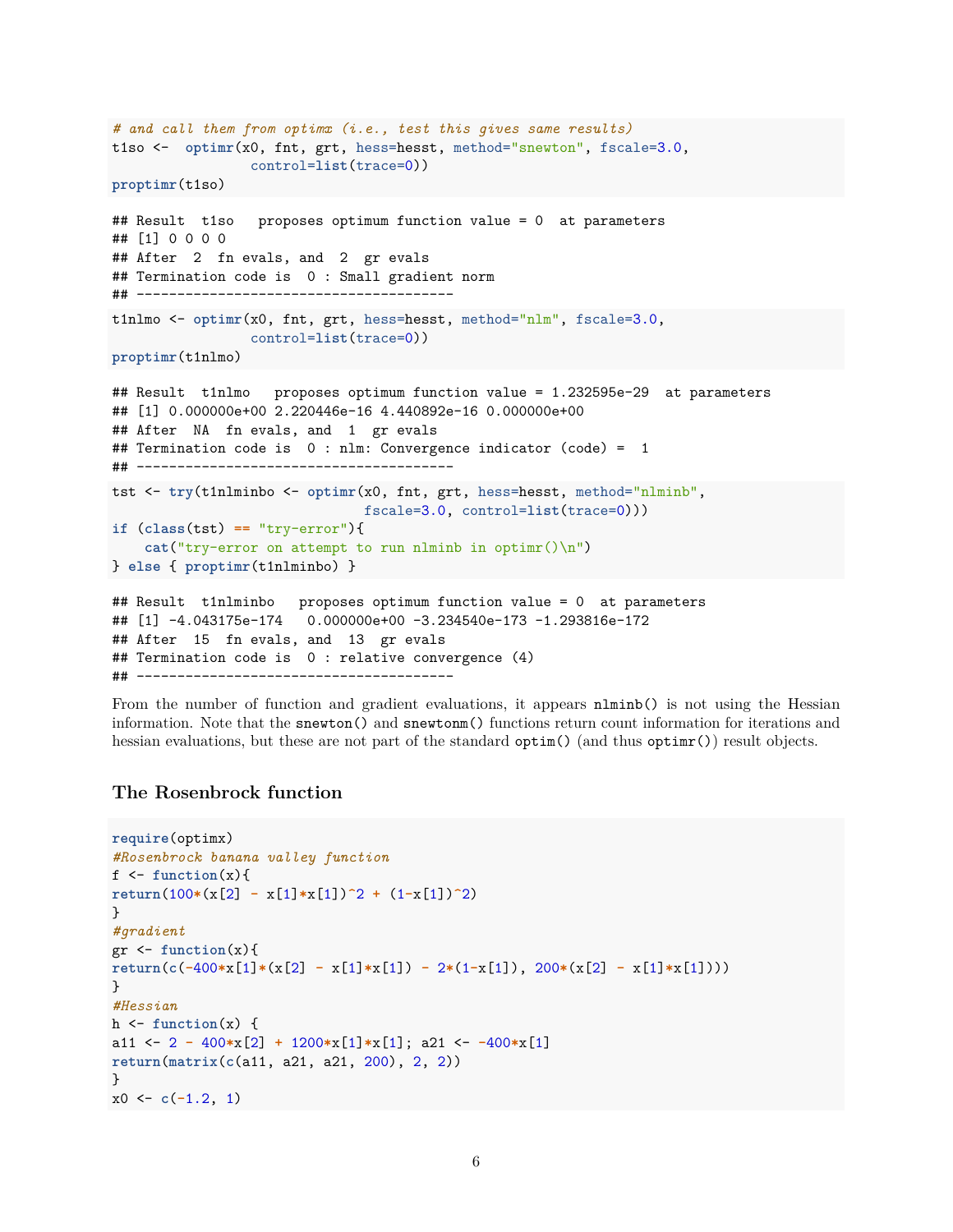```
# sinh("mbrn1-170408.txt", split=TRUE)t1 <- snewton(x0, fn=f, gr=gr, hess=h, control=list(trace=0))
print(t1)## $par
## [1] 1 1
#### $value
## [1] 0
##
## $grad
## [1] 0 0
##
## $Hess
\##
       [,1] [,2]\# [1, 3 802 - 400## [2,] -400 200
##
## $counts
## $counts$niter
## [1] 25
#### $counts$nfn
## [1] 33
##
## $counts$ngr
## [1] 25
#### $counts$nhess
## [1] 24
###### $convcode
## [1] 0
#### $message
## [1] "Small gradient norm"
# we can also use nlm and nlminb
fght \leftarrow function(x){
  ## combine f, g and h into single function for nlm
    ff \leftarrow f(x)gg \leftarrow gr(x)hh \leftarrow h(x)attr(ff, "gradient") <- gg
     attr(ff, "hessian") \leftarrow hhff
\}# COULD TRY: t1nlm <- nlm(fght, x0, hessian=TRUE, print.level=2, iterlim=10000)
tinlmo <- optimr(x0, f, gr, hess=h, method="nlm", control=list(trace=0))
proptimr(t1nlmo)
```
## Result tinlmo proposes optimum function value = 1.127026e-17 at parameters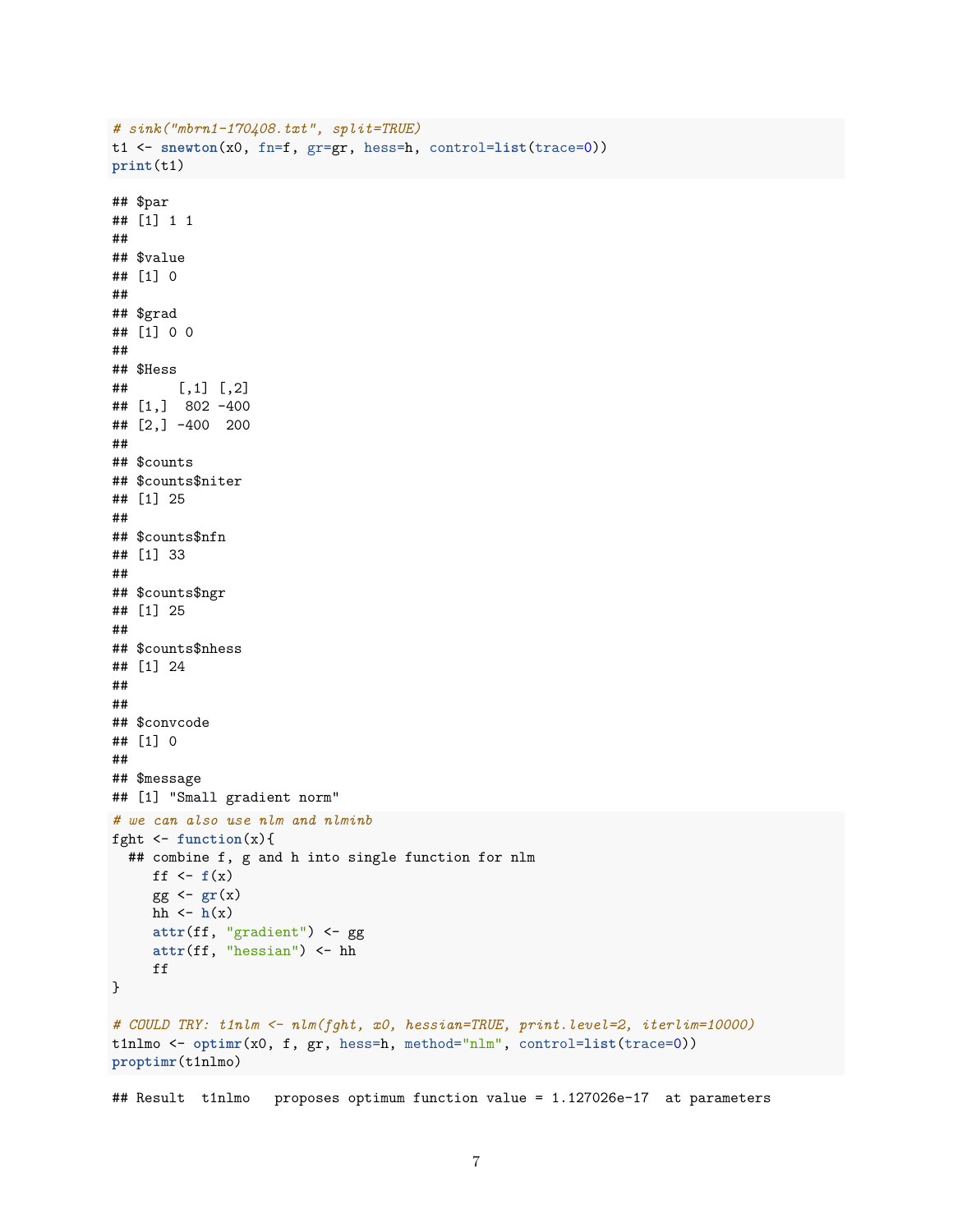```
## [1] 1 1
## After NA fn evals, and 24 gr evals
## Termination code is 0 : nlm: Convergence indicator (code) = 1
## ---------------------------------------
t1so <- optimr(x0, f, gr, hess=h, method="snewton", control=list(trace=0))
proptimr(t1so)
## Result t1so proposes optimum function value = 0 at parameters
## [1] 1 1
## After 33 fn evals, and 25 gr evals
## Termination code is 0 : Small gradient norm
## ---------------------------------------
t1smo <- optimr(x0, f, gr, hess=h, method="snewtonm", control=list(trace=0))
## Small gradient
proptimr(t1smo)
## Result t1smo proposes optimum function value = 0 at parameters
## [1] 1 1
## After 46 fn evals, and 28 gr evals
## Termination code is 0 : snewtonm: Normal exit
## ---------------------------------------
## Again, nlminb probably not using hessian
tst <- try(t1nlminbo <- optimr(x0, f, gr, hess=h, method="nlminb",
                              control=list(trace=0)))
if (class(tst) == "try-error"){
   cat("try-error on attempt to run nlminb in optimr()\n")
} else { proptimr(t1nlminbo) }
## Result t1nlminbo proposes optimum function value = 0 at parameters
## [1] 1 1
## After 33 fn evals, and 26 gr evals
## Termination code is 0 : X-convergence (3)
## ---------------------------------------
```
## **The Wood function**

For  $nlm()$  the "standard" start takes more than 100 iterations and returns a non-optimal solution.

```
#Example: Wood function
#
wood.f <- function(x){
  res <- 100*(x[1]^2-x[2])^2+(1-x[1])^2+90*(x[3]^2-x[4])^2+(1-x[3])^2+
    10.1*((1-x[2])^2+(1-x[4])^2)+19.8*(1-x[2])*(1-x[4])
  return(res)
}
#gradient:
wood.g <- function(x){
  g1 <- 400*x[1]^3-400*x[1]*x[2]+2*x[1]-2
  g2 <- -200*x[1]^2+220.2*x[2]+19.8*x[4]-40
 g3 <- 360*x[3]^3-360*x[3]*x[4]+2*x[3]-2
  g4 <- -180*x[3]^2+200.2*x[4]+19.8*x[2]-40
return(c(g1,g2,g3,g4))
```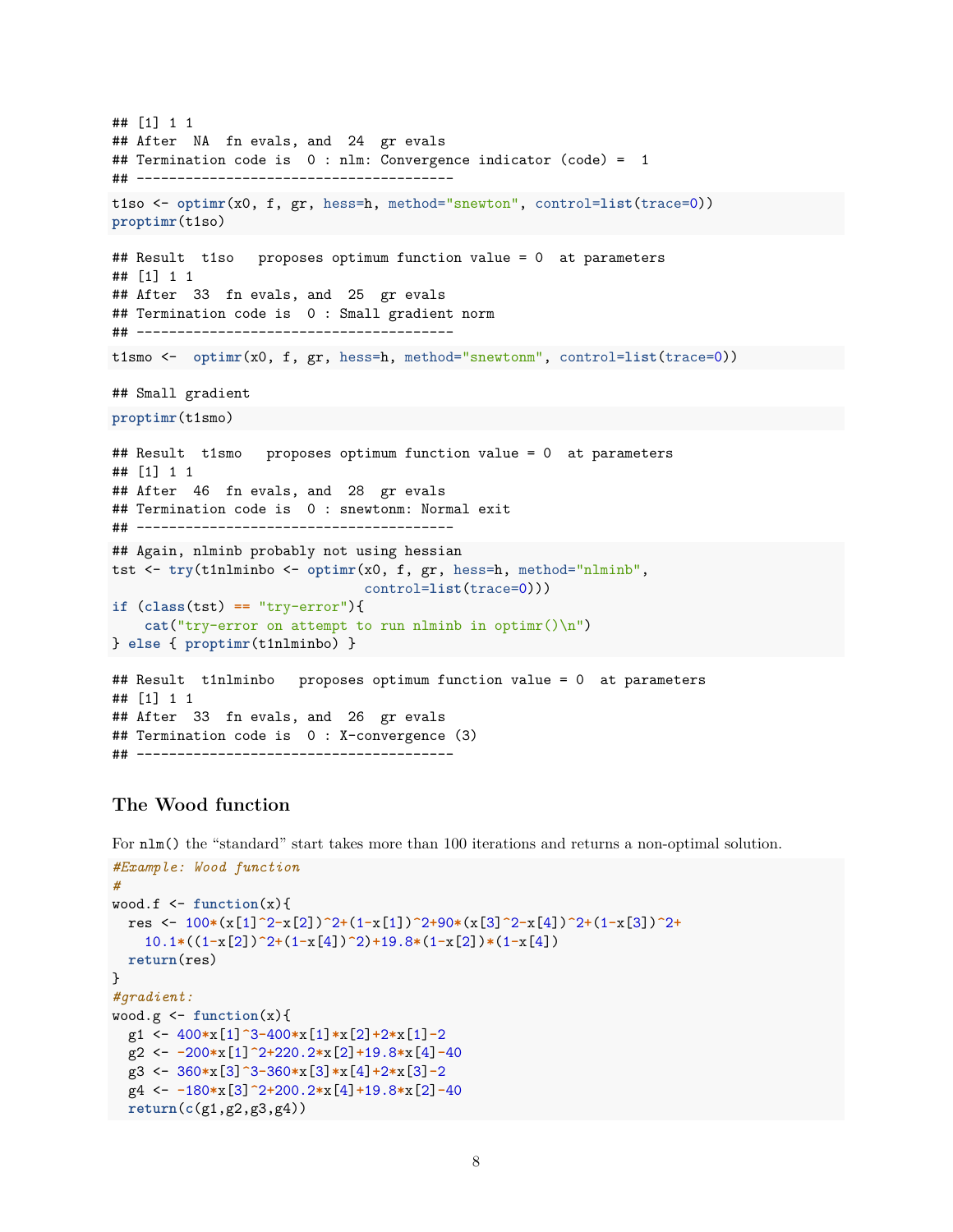```
}
#hessian:
wood.h <- function(x){
 h11 <- 1200*x[1]^2-400*x[2]+2; h12 <- -400*x[1]; h13 <- h14 <- 0
 h22 <- 220.2; h23 <- 0; h24 <- 19.8
 h33 <- 1080*x[3]^2-360*x[4]+2; h34 <- -360*x[3]
 h44 \leftarrow 200.2H <- matrix(c(h11,h12,h13,h14,h12,h22,h23,h24,
                h13,h23,h33,h34,h14,h24,h34,h44),ncol=4)
 return(H)
}
wood.fgh <- function(x){
      fval \leftarrow wood.f(x)gval \leq wood.g(x)hval \leq wood.h(x)
      attr(fval,"gradient") <- gval
      attr(fval,"hessian")<- hval
      fval
}
#################################################
x0 <- c(-3,-1,-3,-1) # Wood standard start
require(optimx)
# In 100 iterations, not converged
t1nlm <- nlm(wood.fgh, x0, print.level=0)
print(t1nlm)
## $minimum
## [1] 7.874467
##
## $estimate
## [1] -1.0316067 1.0740774 -0.9012710 0.8239815
##
## $gradient
## [1] 0.007517820 -0.015797320 -0.008937001 0.015745111
##
## $code
## [1] 4
##
## $iterations
## [1] 100
# But both newton approaches do work
wd <- snewton(x0, fn=wood.f, gr=wood.g, hess=wood.h, control=list(trace=0))
print(wd)
## $par
## [1] 1 1 1 1
##
## $value
## [1] 1.142616e-29
##
```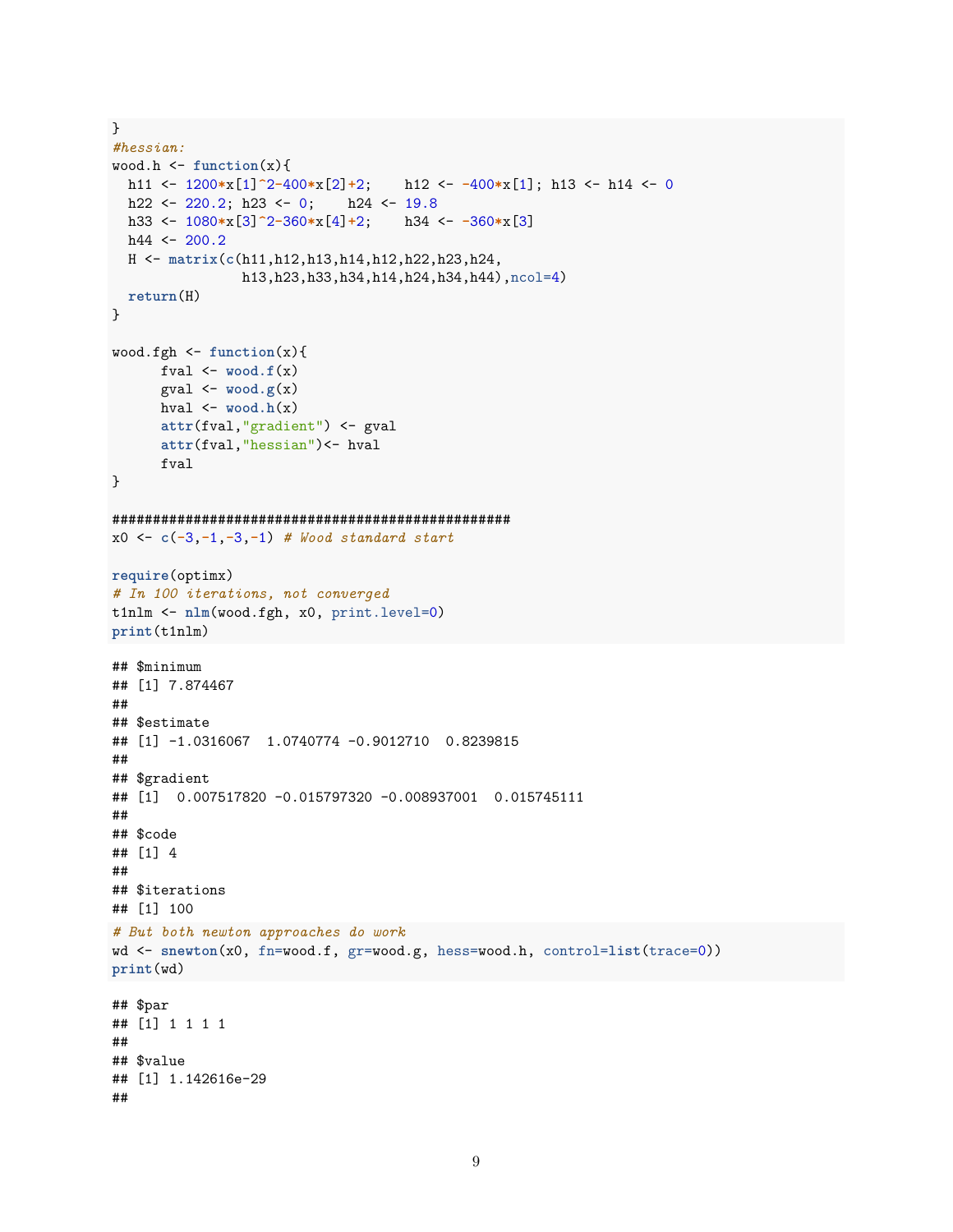```
## $grad
## [1] -2.442491e-15 -7.105427e-15 3.108624e-15 0.000000e+00
#### $Hess
\##
      [, 1][,2] [,3][,4]## [1, 3 802 -400.0 00.0## [2,] -400 220.2
                   0 \t 19.8## [3,]0.0 722 - 360.0\overline{0}0 19.8 -360 200.2
## [4,]\# \### $counts
## $counts$niter
## [1] 70
##
## $counts$nfn
## [1] 119
#### $counts$ngr
## [1] 70
#### $counts$nhess
## [1] 70
###### $convcode
## [1] 92
##
## $message
## [1] "No progress before linesearch!"
wdm <- snewtonm(x0, fn=wood.f, gr=wood.g, hess=wood.h, control=list(trace=0))
print(wdm)
## $par
## [1] 1 1 1 1
##
## $value
## [1] 1.399599e-28
##
## $grad
## [1] -1.243450e-14 3.552714e-14 1.243450e-14 0.000000e+00
#### $Hess
       [,1] [,2] [,3]\##
                         [,4]## [1, 3 \ 802 -400.0 \ 00.0## [2,] -400 220.2
                   0 19.8
\# [3,] 0 0.0 722 -360.0
## [4,]0 19.8 -360 200.2
##
## $counts
## $counts$niter
## [1] 89
#### $counts$nfn
## [1] 88
```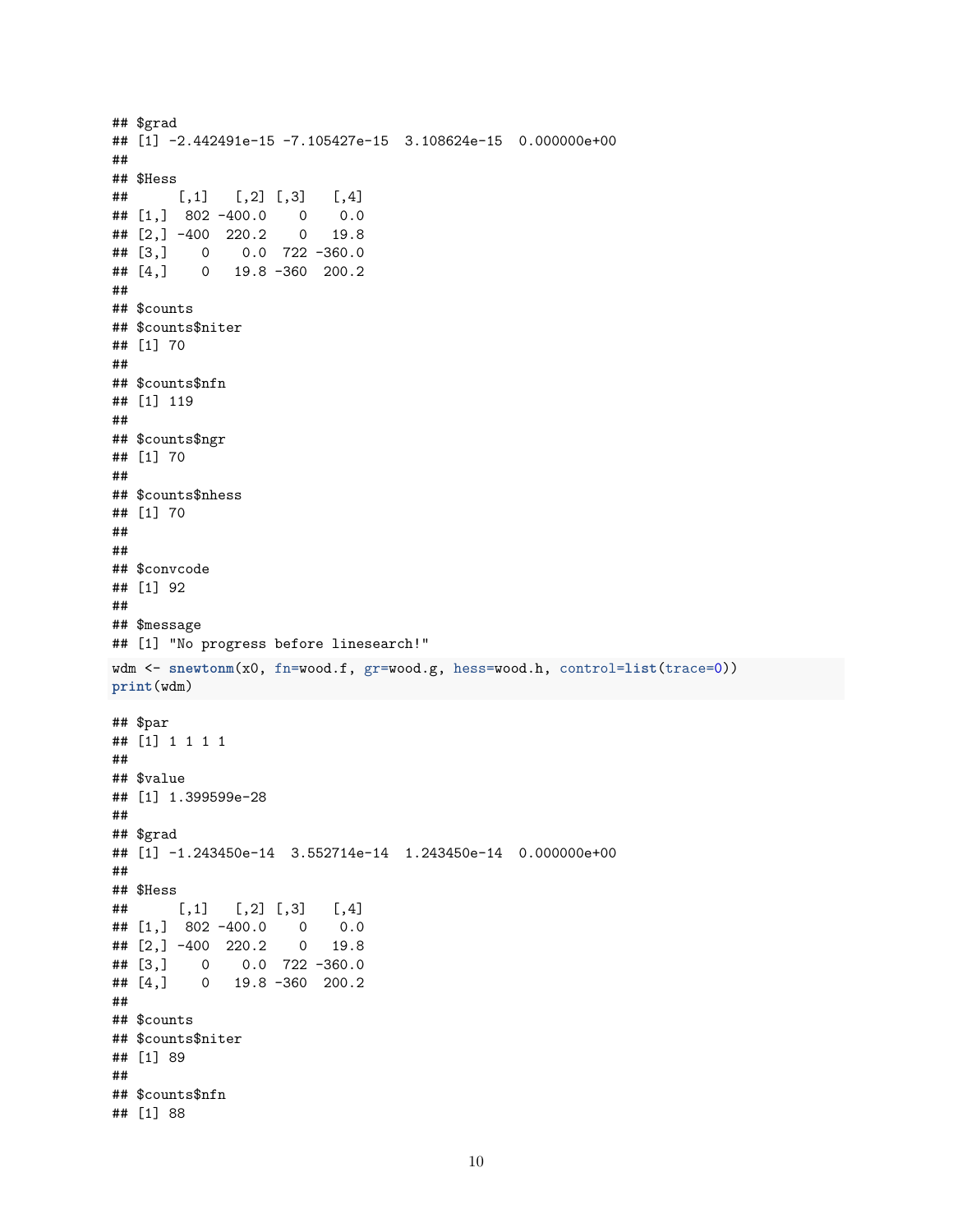```
##
## $counts$ngr
## [1] 50
##
## $counts$nhess
## [1] 50
##
##
## $convcode
## [1] 0
##
## $message
## [1] "snewtonm: Normal exit"
## AND again nlminb not likely using hessian information
## t1nlminb <- nlminb(x0, wood.f, gradient=wood.g, hess=wood.h, control=list(trace=0))
## print(t1nlminb)
# and call them from optimx (i.e., test this gives same results)
# But optimr uses a larger iteration limit, and gets to solution
t1nlmo <- optimr(x0, wood.f, wood.g, hess=wood.h, method="nlm", control=list(trace=0))
proptimr(t1nlmo)
## Result t1nlmo proposes optimum function value = 1.004943e-16 at parameters
## [1] 1 1 1 1
## After NA fn evals, and 335 gr evals
## Termination code is 0 : nlm: Convergence indicator (code) = 1
## ---------------------------------------
tst<-try(t1nlminbo <- optimr(x0, wood.f, wood.g, hess=wood.h, method="nlminb", control=list(trace=0)))
if (class(tst) == "try-error"){
    cat("try-error on attempt to run nlminb in optimr()\n")
} else { proptimr(t1nlminbo) }
## Result t1nlminbo proposes optimum function value = 4.79233e-29 at parameters
## [1] 1 1 1 1
## After 56 fn evals, and 45 gr evals
## Termination code is 0 : X-convergence (3)
## ---------------------------------------
```
#### **A generalized Rosenbrock function**

There are several generalizations of the Rosenbrock function (??ref)

```
# genrosa function code -- attempts to match the rosenbrock at gs=100 and x=c(-1.2,1)
genrosa.f<- function(x, gs=NULL){ # objective function
## One generalization of the Rosenbrock banana valley function (n parameters)
   n \leftarrow length(x)if(is.null(gs)) { gs=100.0 }
        # Note do not at 1.0 so min at 0
   fval < -sum (gs*(x[1:(n-1)]^2 - x[2:n])^2 + (x[1:(n-1)] - 1)^2)}
genrosa.g <- function(x, gs=NULL){
# vectorized gradient for genrose.f
```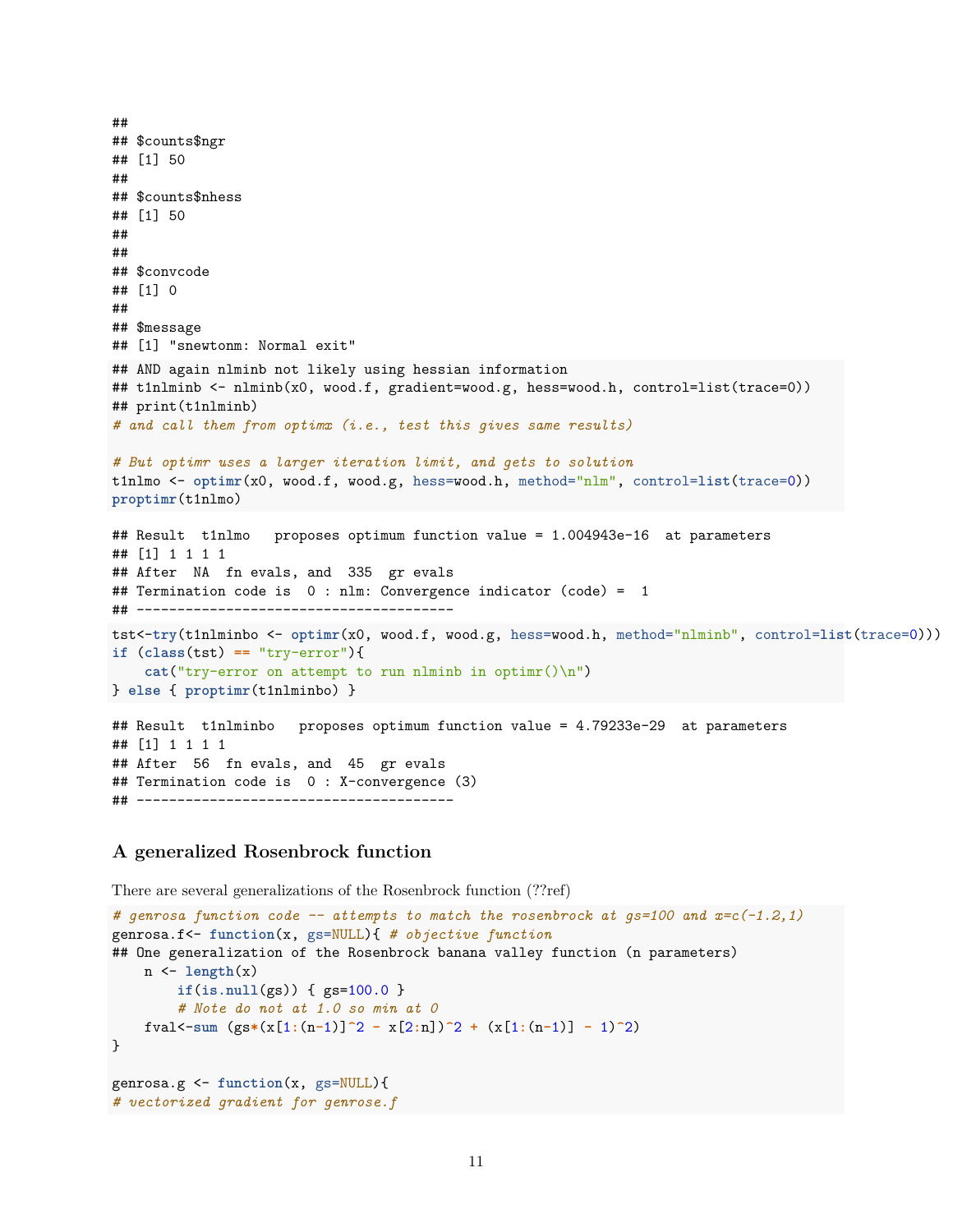```
# Ravi Varadhan 2009-04-03
    n <- length(x)
        if(is.null(gs)) { gs=100.0 }
    gg <- as.vector(rep(0, n))
    tn <- 2:n
    tn1 <- tn - 1
    z1 <- x[tn] - x[tn1]^2
    z2 <- 1 - x[tn1]
        # f = gs*z1*z1 + z2*z2
    gg[tn] <- 2 * (gs * z1)
    gg[tn1] <- gg[tn1] - 4 * gs * x[tn1] * z1 - 2 *z2
    return(gg)
}
genrosa.h <- function(x, gs=NULL) { ## compute Hessian
   if(is.null(gs)) { gs=100.0 }
    n <- length(x)
   hh<-matrix(rep(0, n*n),n,n)
    for (i in 2:n) {
        z1<-x[i]-x[i-1]*x[i-1]
# z2<-1.0 - x[i-1]
                hh[i,i]<-hh[i,i]+2.0*(gs+1.0)
                hh[i-1,i-1]<-hh[i-1,i-1]-4.0*gs*z1-4.0*gs*x[i-1]*(-2.0*x[i-1])
                hh[i,i-1]<-hh[i,i-1]-4.0*gs*x[i-1]
                hh[i-1,i]<-hh[i-1,i]-4.0*gs*x[i-1]
    }
        return(hh)
}
require(optimx)
cat("Generalized Rosenbrock tests\n")
## Generalized Rosenbrock tests
cat("original n and x0")
## original n and x0
x0 \leftarrow c(-1.2, 1)solorig <- snewton(x0, genrosa.f, genrosa.g, genrosa.h)
print(solorig)
## $par
## [1] 1 1
##
## $value
## [1] 2.972526e-28
##
## $grad
## [1] 5.462297e-14 -4.440892e-14
##
## $Hess
## [,1] [,2]
## [1,] 800 -400
## [2,] -400 202
```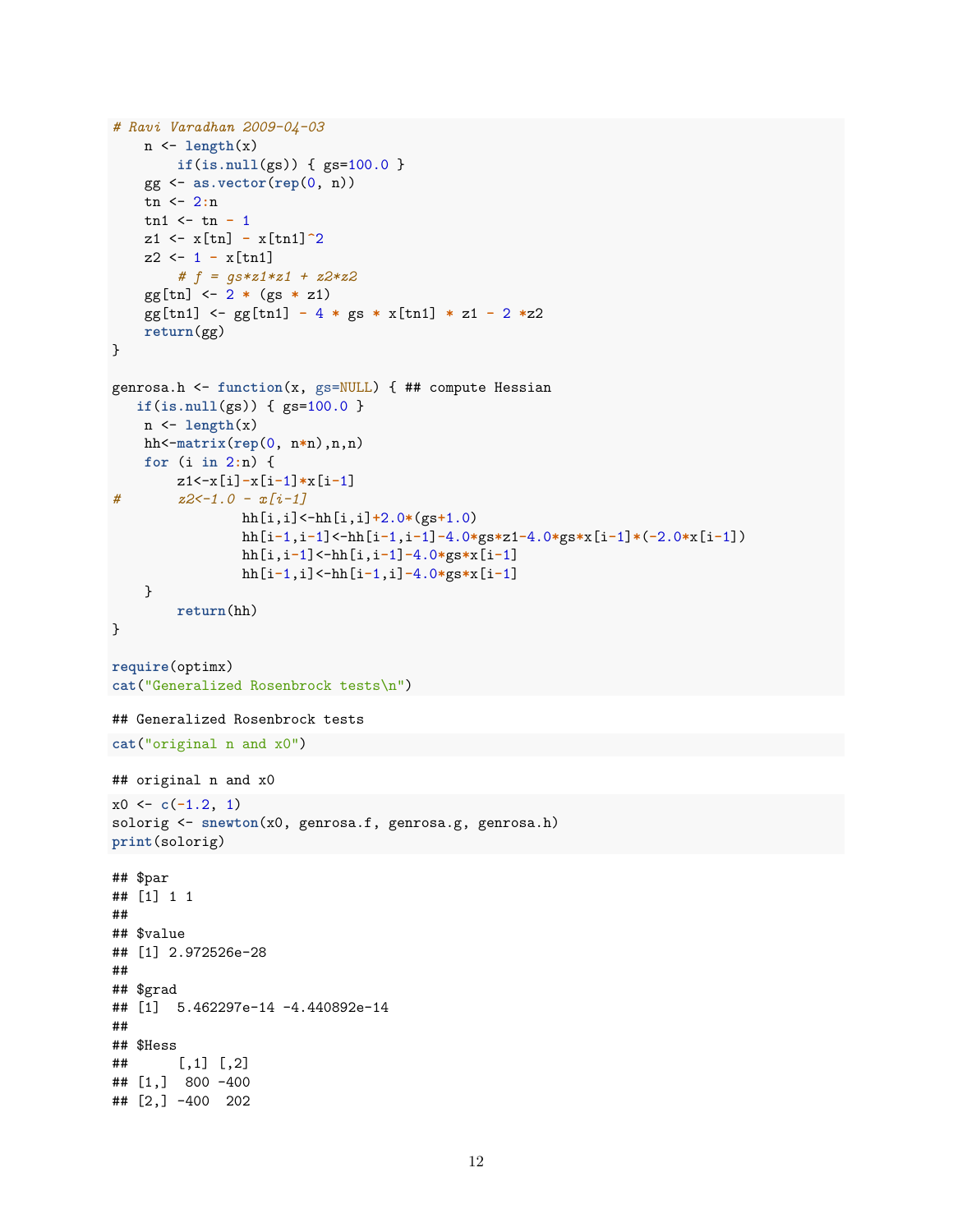```
##
## $counts
## $counts$niter
## [1] 128
\# \### $counts$nfn
## [1] 143
\# \### $counts$ngr
## [1] 128
#### $counts$nhess
## [1] 128
##
#### $convcode
## [1] 92
#### $message
## [1] "No progress before linesearch!"
print(eigen(solorig$Hess)$values)
## [1] 1000.400641
                     1.599359
solorigm <- snewtonm(x0, genrosa.f, genrosa.g, genrosa.h)
print(solorigm)
## $par
## [1] 1 1
#### $value
## [1] 1.232595e-30
##
## $grad
## [1] -2.220446e-15 0.000000e+00
#### $Hess
       [,1] [,2]\##
## [1,] 800 -400## [2,] -400 202
##
## $counts
## $counts$niter
## [1] 152
\# \### $counts$nfn
## [1] 151
\# \### $counts$ngr
## [1] 132
#### $counts$nhess
## [1] 132
\# \#
```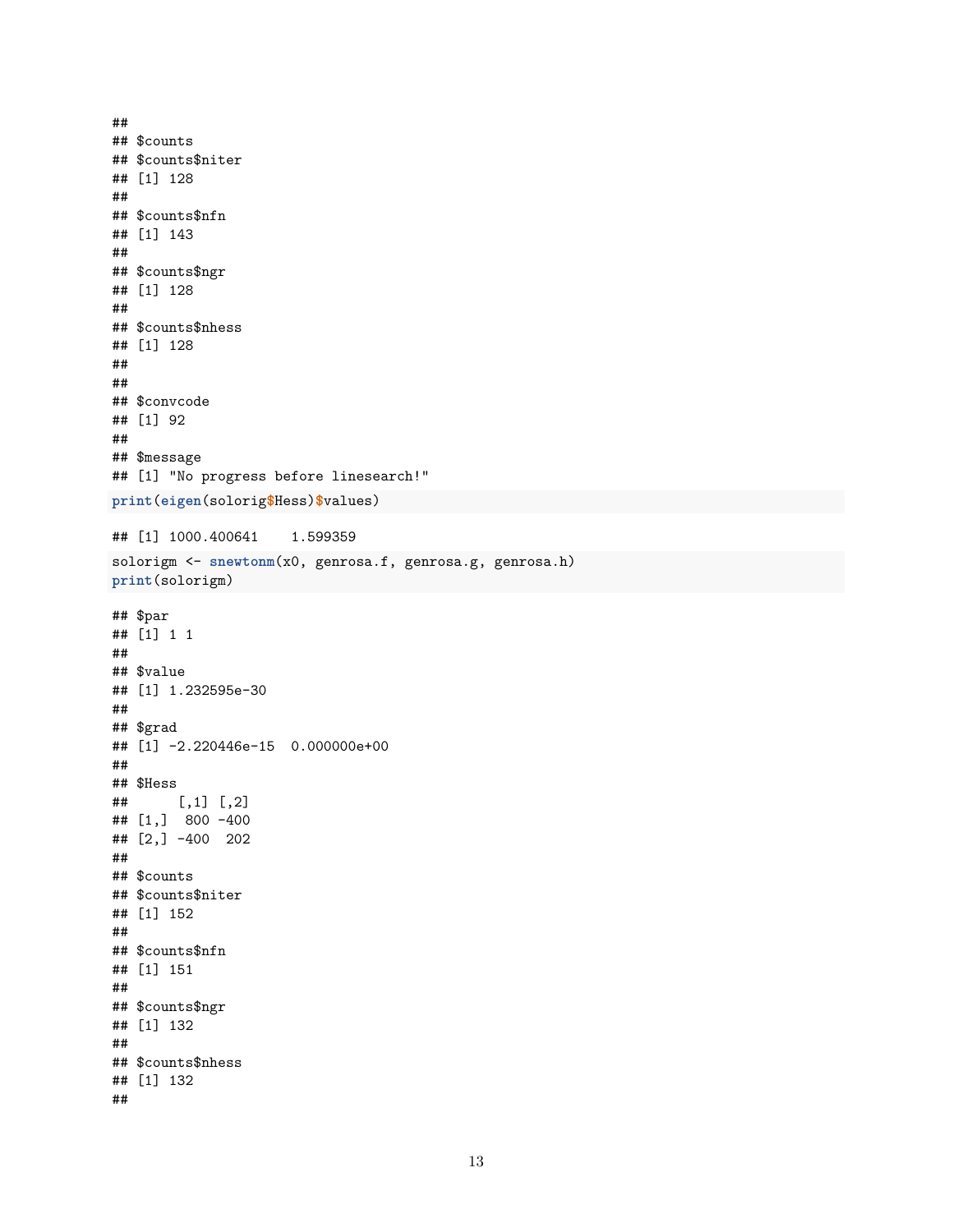## ## \$convcode ## [1] 0 ## ## \$message ## [1] "snewtonm: Normal exit" **print**(**eigen**(solorigm**\$**Hess)**\$**values) ## [1] 1000.400641 1.599359 **cat**("Start with 50 values of pi and scale factor 10\n") ## Start with 50 values of pi and scale factor 10 x0 <- **rep**(pi, 50) sol50pi <- optimr(x0, genrosa.f, genrosa.g, genrosa.h, method="snewton", gs=10) **proptimr**(sol50pi) ## Result sol50pi proposes optimum function value = 6.108742e-29 at parameters ## [1] 1 1 1 1 1 1 1 1 1 1 1 1 1 1 1 1 1 1 1 1 1 1 1 1 1 1 1 1 1 1 1 1 1 1 1 ## [36] 1 1 1 1 1 1 1 1 1 1 1 1 1 1 1 ## After 145 fn evals, and 145 gr evals ## Termination code is 92 : No progress before linesearch! ## -------------------------------------- hhi <- **genrosa.h**(sol50pi**\$**par, gs=10) **print**(**eigen**(hhi)**\$**values) ## [1] 181.84200 181.36863 180.58176 179.48449 178.08116 176.37730 174.37964 ## [8] 172.09607 169.53560 166.70834 163.62545 160.29911 156.74243 152.96948 ## [15] 148.99513 144.83509 140.50578 136.02429 131.40832 126.67610 121.84632 ## [22] 116.93804 111.97066 106.96381 101.93725 96.91085 91.90447 86.93791 ## [29] 82.03080 77.20253 72.47223 67.85859 63.37989 59.05387 54.89766 ## [36] 50.92776 47.15992 43.60907 40.28933 37.21385 34.39481 31.84332 ## [43] 29.56937 27.58175 25.88797 24.49427 23.40556 22.62547 22.15648 ## [50] 2.00000 sol50pim <- **optimr**(x0, genrosa.f, genrosa.g, genrosa.h, method="snewtonm", gs=10) **proptimr**(sol50pim) ## Result sol50pim proposes optimum function value = 1.528418e-30 at parameters ## [1] 1 1 1 1 1 1 1 1 1 1 1 1 1 1 1 1 1 1 1 1 1 1 1 1 1 1 1 1 1 1 1 1 1 1 1 ## [36] 1 1 1 1 1 1 1 1 1 1 1 1 1 1 1 ## After 157 fn evals, and 152 gr evals ## Termination code is 0 : snewtonm: Normal exit ## -------------------------------------- hhm <- **genrosa.h**(sol50pim**\$**par, gs=10) **print**(**eigen**(hhm)**\$**values) ## [1] 181.84200 181.36863 180.58176 179.48449 178.08116 176.37730 174.37964 ## [8] 172.09607 169.53560 166.70834 163.62545 160.29911 156.74243 152.96948 ## [15] 148.99513 144.83509 140.50578 136.02429 131.40832 126.67610 121.84632 ## [22] 116.93804 111.97066 106.96381 101.93725 96.91085 91.90447 86.93791 ## [29] 82.03080 77.20253 72.47223 67.85859 63.37989 59.05387 54.89766 ## [36] 50.92776 47.15992 43.60907 40.28933 37.21385 34.39481 31.84332 ## [43] 29.56937 27.58175 25.88797 24.49427 23.40556 22.62547 22.15648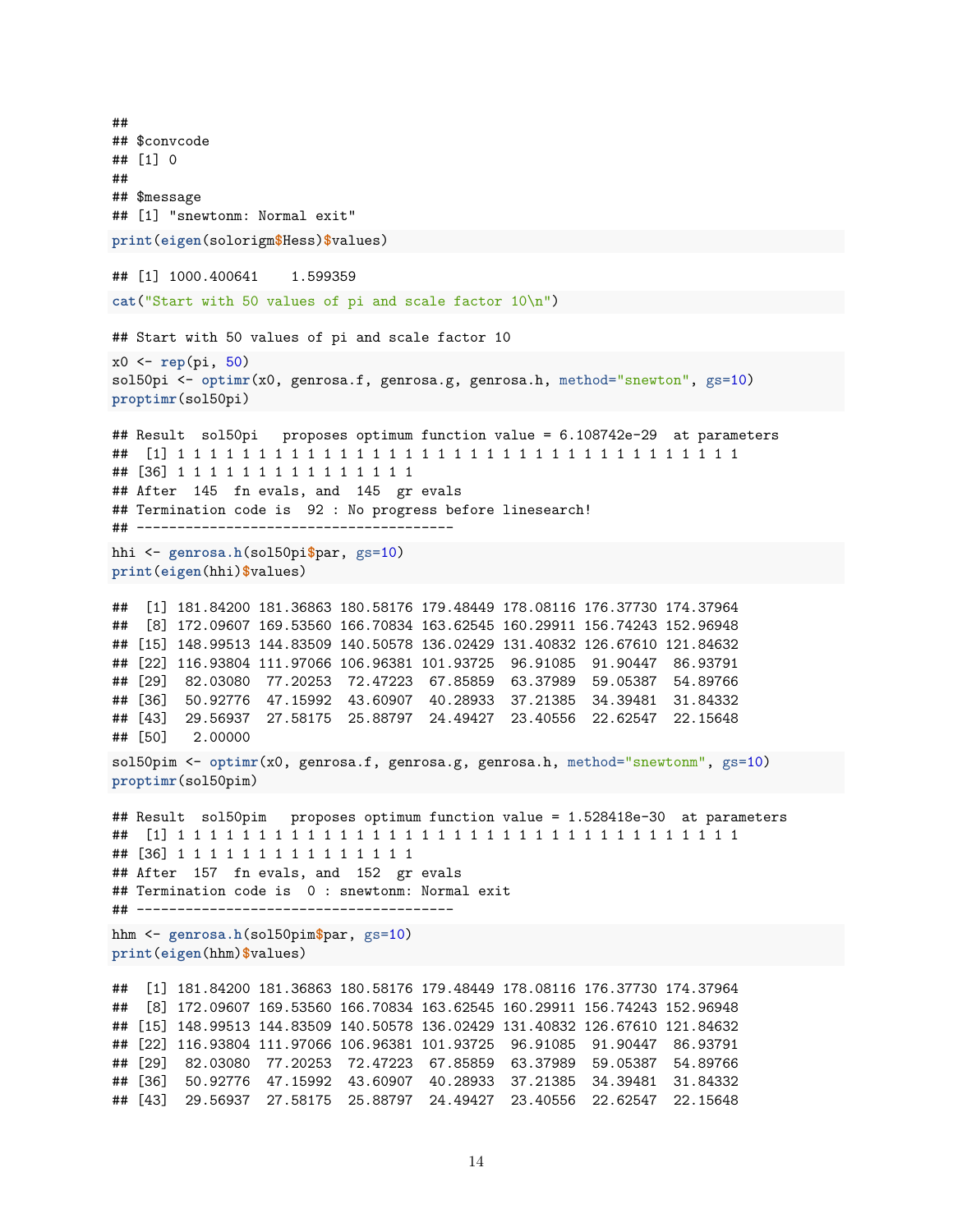## [50] 2.00000

#### **The Hobbs weed infestation problem**

This problem is described in @cnm79. It has various nasty properties. Note that one starting point causes failure of the snewton() optimizer.

```
## Optimization test function HOBBS
## ?? refs (put in .doc??)
## Nash and Walker-Smith (1987, 1989) ...
require(optimx)
hobbs.f<- function(x){ # # Hobbs weeds problem -- function
    if (abs(12*x[3]) > 500) { # check computability
       fbad<-.Machine$double.xmax
       return(fbad)
    }
    res<-hobbs.res(x)
    f<-sum(res*res)
}
hobbs.res<-function(x){ # Hobbs weeds problem -- residual
# This variant uses looping
    if(length(x) != 3) stop("hobs.res -- parameter vector n != 3")y<-c(5.308, 7.24, 9.638, 12.866, 17.069, 23.192, 31.443, 38.558, 50.156, 62.948,
         75.995, 91.972)
    t<-1:12
    if(abs(12*x[3])>50) {
       res<-rep(Inf,12)
    } else {
       res<-x[1]/(1+x[2]*exp(-x[3]*t)) - y
    }
}
hobbs.jac<-function(x){ # Jacobian of Hobbs weeds problem
   jj<-matrix(0.0, 12, 3)
   t<-1:12
   yy<-exp(-x[3]*t)
    zz<-1.0/(1+x[2]*yy)
     jj[t,1] \leftarrow zz
     jj[t,2] <- -x[1]*zz*zz*yy
     jj[t,3] <- x[1]*zz*zz*yy*x[2]*t
  return(jj)
}
hobbs.g<-function(x){ # gradient of Hobbs weeds problem
    # NOT EFFICIENT TO CALL AGAIN
    jj<-hobbs.jac(x)
    res<-hobbs.res(x)
    gg<-as.vector(2.*t(jj) %*% res)
    return(gg)
}
```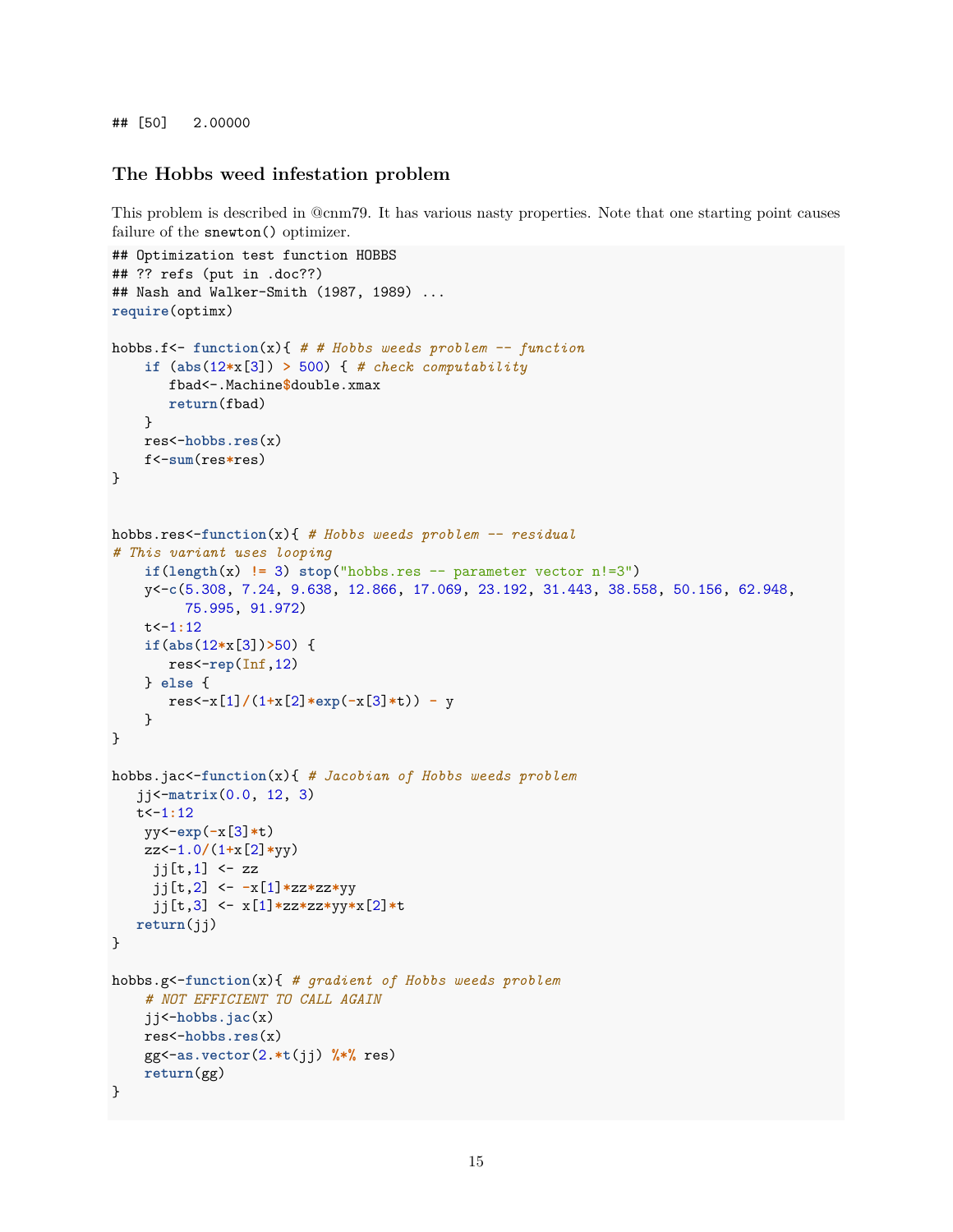```
hobbs.rsd<-function(x) { # Jacobian second derivativersd < -array(0.0, c(12,3,3))t < -1:12yy < -exp(-x[3]*t)zz < -1.0/(1+x[2]*yy)rsd[t,1,1]<-0.0rsd[t,2,1]<--yy*zz*zz
    rsd[t,1,2]<- -yy*zz*zz
    rsd[t,2,2]<-2.0*x[1]*yy*yyzz*zz*zzrsd[t,3,1]<- t*x[2]*yy*zz*zzrsd[t,1,3]<- t*x[2]*yy*zz*zzrsd[t,3,2]<- t*x[1]*yy*zz*z*(1-2*x[2]*yy*zz)rsd[t,2,3]<- t*x[1]*yy*zz*z*(1-2*x[2]*yy*zz)##rsd[t,3,3] <- 2*t*t*x[1]*x[2]*x[2]*yy*yy*zz*zz*zz
    rsd[t,3,3]<-t*t*x[1]*x[2]*yy*zz*z*(1-2*yy*zz*x[2])return(rsd)\mathcal{F}hobbs.h <- function(x) { \## compute Hessian
# cat("Hessian not yet available\langle n'' \rangle# return (NULL)H < -matrix(0, 3, 3)res<-hobbs.res(x)jj<sup>-\text{hobs}</sup>. \text{jac}(x)rsd <-hobbs.rsd(x)H<-2.0*(t(res) %*% rsd + t(jj) %*% jj)
##for (j \in 1:3) {
       for (k \in \{1:3\} {
          for (i \in [1:12) {
              H[j,k] < -H[j,k] + res[i] * rsd[i, j, k]
           \mathcal{L}\mathcal{L}\mathcal{F}H < -2*(H + t(jj) % (iii)
    return(H)\mathcal{F}require(optimx)
x0 \leftarrow c(200, 50, .3)cat("Start for Hobbs:")
## Start for Hobbs:
print(x0)## [1] 200.0 50.0
                      0.3solx0 \leftarrow snewton(x0, hobs.f, hobs.g, hobs.h)## Note that we exceed count limit, but have answer
print(solx0)
## $par
## [1] 196.1862618 49.0916395 0.3135697
##
```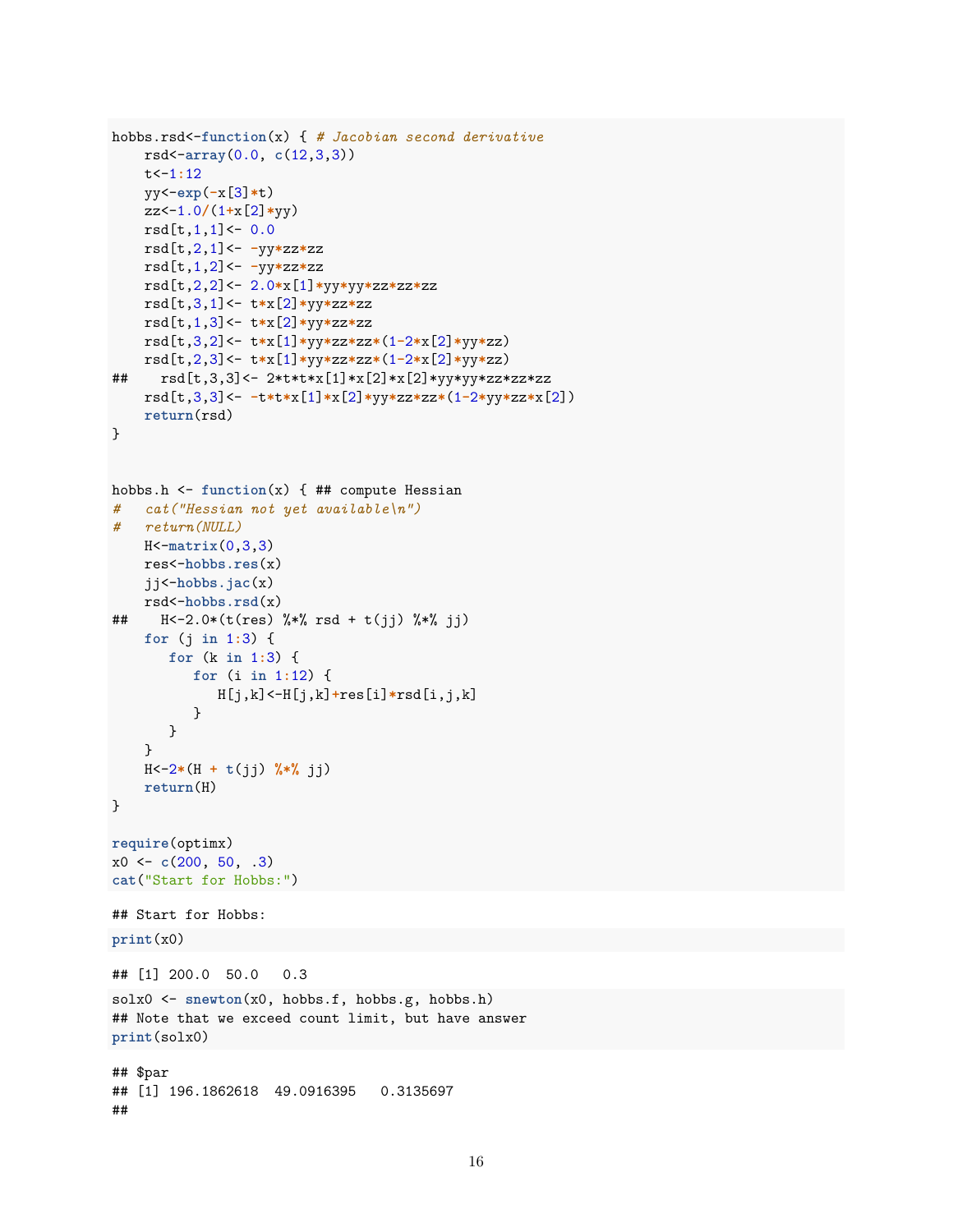```
## $value
## [1] 2.587277
##
## $grad
## [1] 5.101475e-14 -1.320055e-13 6.343726e-11
##
## $Hess
## [,1] [,2] [,3]
## [1,] 1.265461 -3.256125 1602.105
## [2,] -3.256125 8.627095 -4095.206
## [3,] 1602.105263 -4095.206388 2043434.033
##
## $counts
## $counts$niter
## [1] 501
##
## $counts$nfn
## [1] 501
##
## $counts$ngr
## [1] 501
##
## $counts$nhess
## [1] 500
##
##
## $convcode
## [1] 1
##
## $message
## [1] "Snewton - no msg"
print(eigen(solx0$Hess)$values)
## [1] 2.043443e+06 4.249248e-01 4.413953e-03
## Note that we exceed count limit, but have answer
## Setting relative check offset larger gets quicker convergence
solx0a <- snewton(x0, hobbs.f, hobbs.g, hobbs.h, control=list(offset=1000.))
print(solx0a)
## $par
## [1] 196.1862618 49.0916395 0.3135697
##
## $value
## [1] 2.587277
##
## $grad
## [1] -1.071365e-14 2.819966e-14 -1.364242e-11
##
## $Hess
## [,1] [,2] [,3]
## [1,] 1.265461 -3.256125 1602.105
## [2,] -3.256125 8.627095 -4095.206
```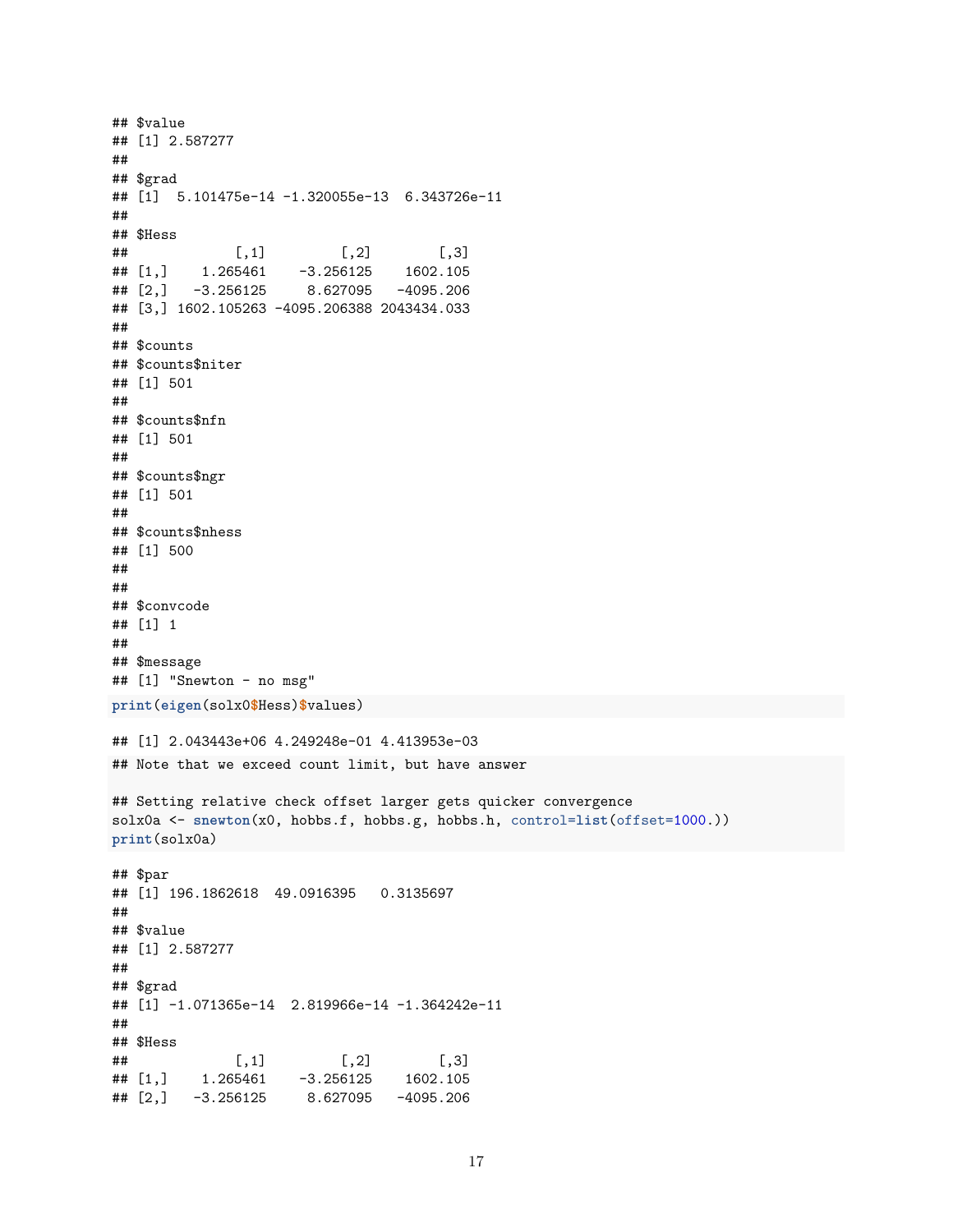```
## [3,] 1602.105263 -4095.206388 2043434.033
#### $counts
## $counts$niter
## [1] 13
\# \### $counts$nfn
## [1] 13
#### $counts$ngr
## [1] 13
##
## $counts$nhess
## [1] 13
###### $convcode
## [1] 92
#### $message
## [1] "No progress before linesearch!"
x1s \leftarrow c(100, 10, .1)cat("Start for Hobbs:")
## Start for Hobbs:
print(x1s)## [1] 100.0 10.0 0.1
solx1s <- snewton(x1s, hobbs.f, hobbs.g, hobbs.h, control=list(trace=0))
print(solx1s)
## $par
## [1] 196.1862618 49.0916395 0.3135697
#### $value
## [1] 2.587277
\# \### $grad
## [1] 4.268808e-14 -1.088019e-13 5.439915e-11
##
## $Hess
##[, 2][, 3][,1]## [1,]1.265461
                      -3.2561251602.105
        -3.2561258.627095
                                 -4095.206## [2,]## [3,] 1602.105263 -4095.206388 2043434.033
#### $counts
## $counts$niter
## [1] 22
##
## $counts$nfn
## [1] 31
##
```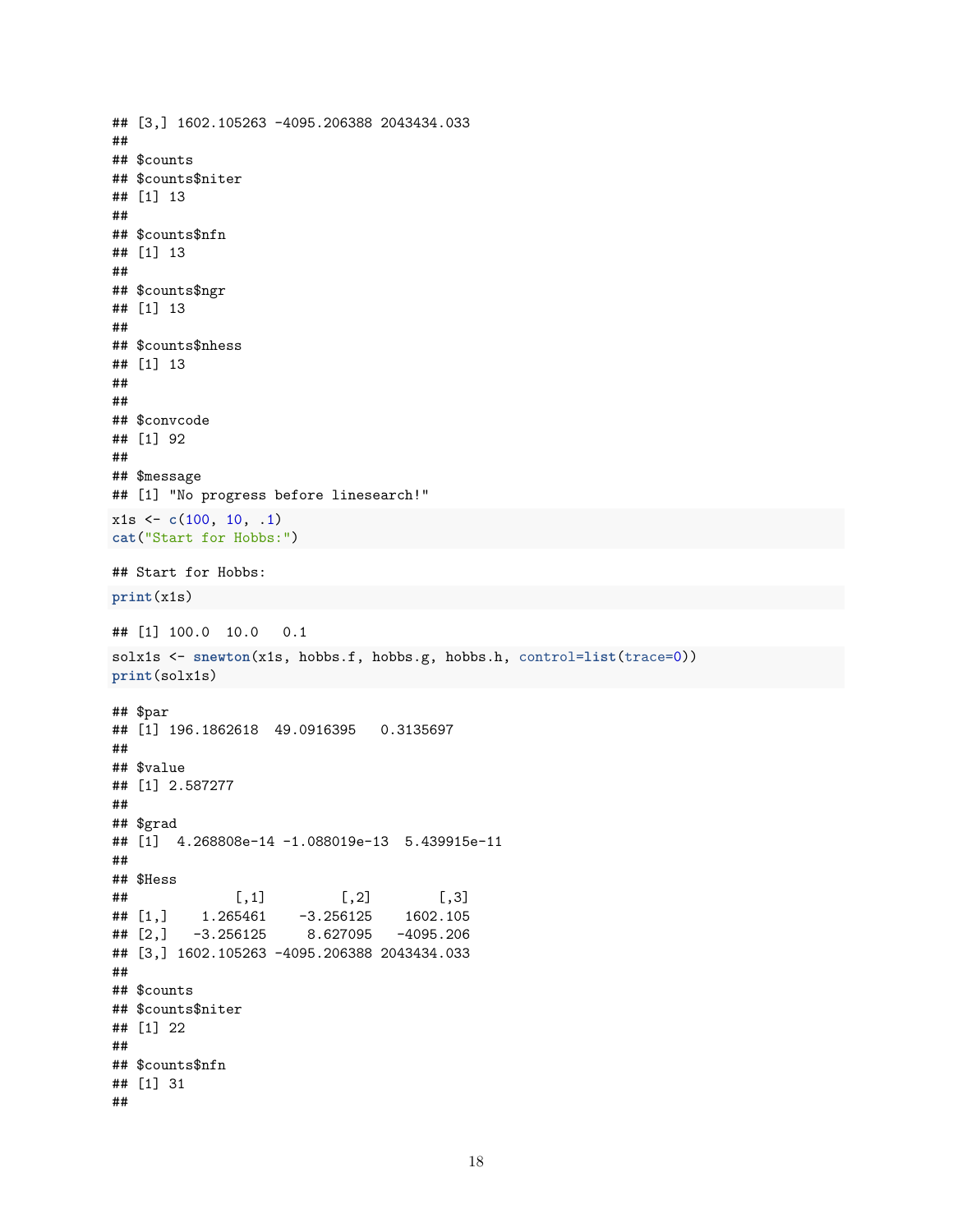```
## $counts$ngr
## [1] 22
##
## $counts$nhess
## [1] 22
##
##
## $convcode
## [1] 92
##
## $message
## [1] "No progress before linesearch!"
print(eigen(solx1s$Hess)$values)
## [1] 2.043443e+06 4.249248e-01 4.413953e-03
solx1m <- snewton(x1s, hobbs.f, hobbs.g, hobbs.h, control=list(trace=0))
print(solx1m)
## $par
## [1] 196.1862618 49.0916395 0.3135697
##
## $value
## [1] 2.587277
##
## $grad
## [1] 4.268808e-14 -1.088019e-13 5.439915e-11
##
## $Hess
## [,1] [,2] [,3]
## [1,] 1.265461 -3.256125 1602.105
## [2,] -3.256125 8.627095 -4095.206
## [3,] 1602.105263 -4095.206388 2043434.033
##
## $counts
## $counts$niter
## [1] 22
##
## $counts$nfn
## [1] 31
##
## $counts$ngr
## [1] 22
##
## $counts$nhess
## [1] 22
##
##
## $convcode
## [1] 92
##
## $message
## [1] "No progress before linesearch!"
```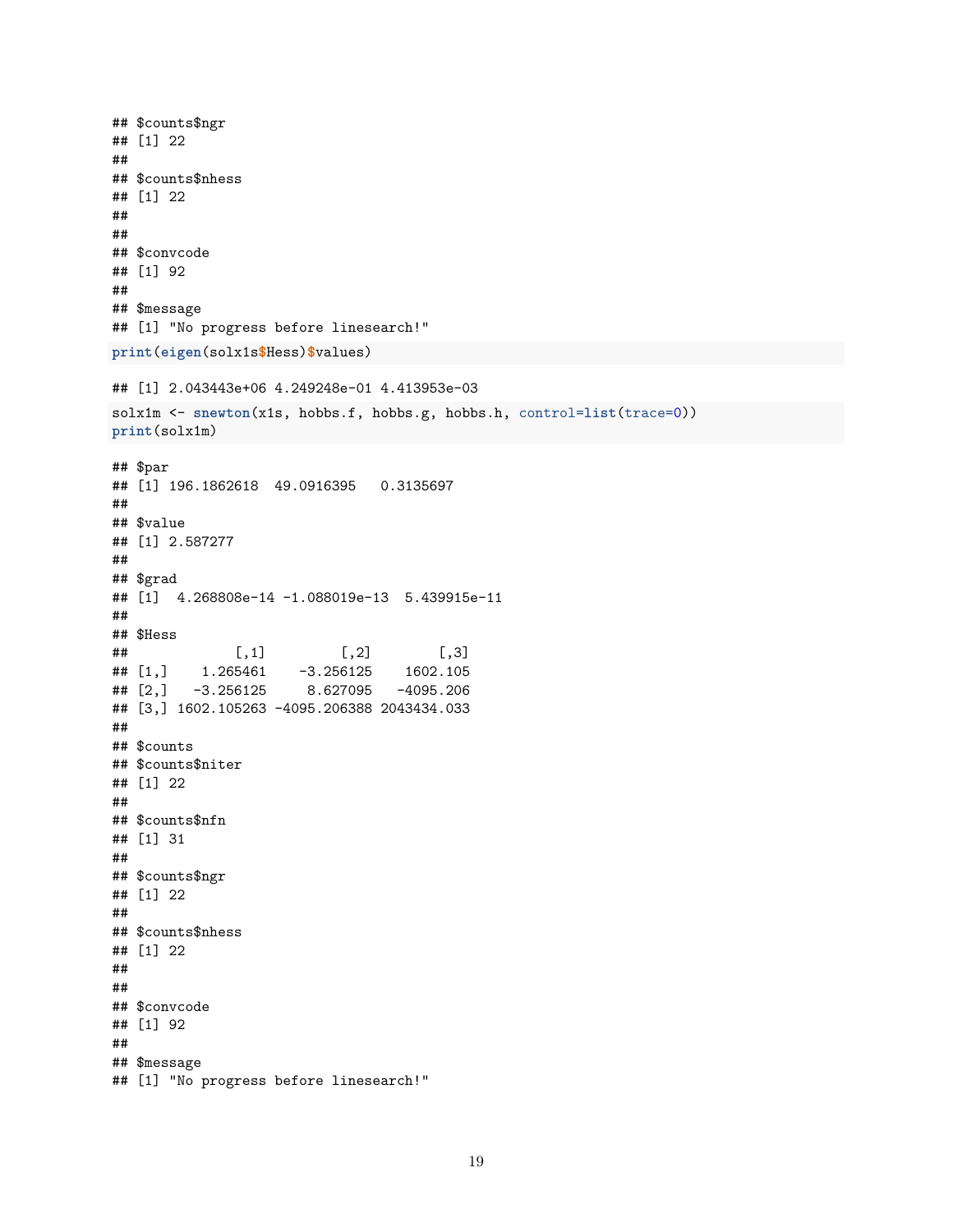```
print(eigen(solx1m$Hess)$values)
```

```
## [1] 2.043443e+06 4.249248e-01 4.413953e-03
cat("Following test fails in snewton with ERROR -- Why?\n")
## Following test fails in snewton with ERROR -- Why?
x3 <- c(1, 1, 1)
cat("Start for Hobbs:")
## Start for Hobbs:
print(x3)
## [1] 1 1 1
ftest <- try(solx3 <- snewton(x3, hobbs.f, hobbs.g, hobbs.h, control=list(trace=0)))
if (class(ftest) != "try-error") {
  print(solx3)
  print(eigen(solx3$Hess)$values)
}
## $par
## [1] 1 1 1
##
## $value
## [1] 23520.58
##
## $grad
## [1] -824.042084 4.764888 -11.025384
##
## $Hess
## [,1] [,2] [,3]
## [1,] 22.321687 4.150703 -9.853740
## [2,] 4.150703 -1.275310 -9.255147
## [3,] -9.853740 -9.255147 33.506883
##
## $counts
## $counts$niter
## [1] 1
##
## $counts$nfn
## [1] 2
##
## $counts$ngr
## [1] 1
##
## $counts$nhess
## [1] 1
##
##
## $convcode
## [1] 9999
##
## $message
## [1] "snewton: New function value infinite"
```